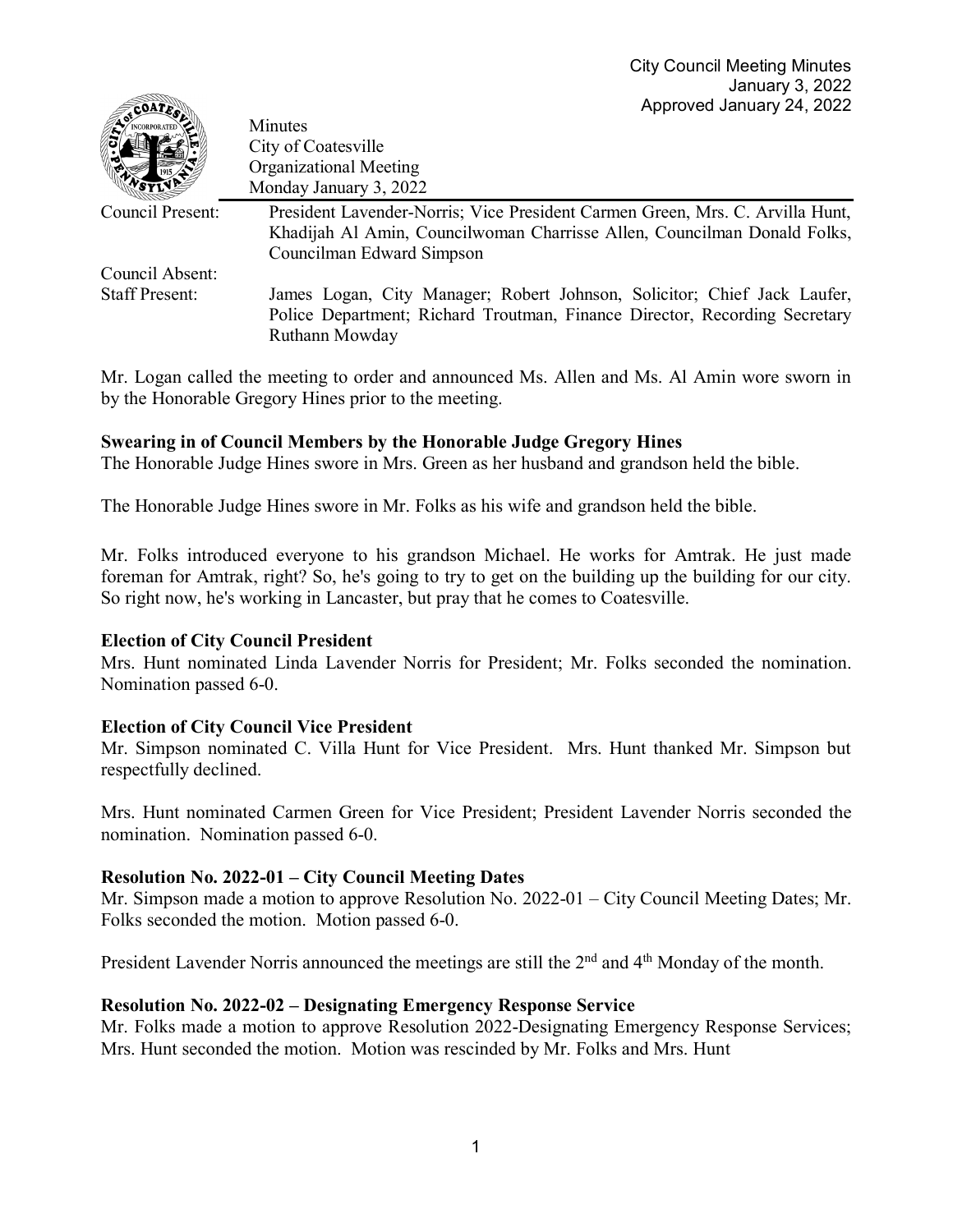Vice President Green made a motion to table motion to approve Resolution 2022-Designating Emergency Response Services until the January 10, 2022 Council Meeting; Mr. Simpson seconded the motion. Motion passed 6-0.

Mr. Simpson asked if the emergency response is for the Fire Company and the EMS. If Tower Health is leaving the area, why should we approve them to provide any sort of emergency services in the City? Their parent company has decided to leave us high and drive without any sort of medical facilities in the area, closing two of them in Southern Chester County and Coatesville. I'm not in favor of approving them to provide services, they are just using us now

because they can make a profit off of it. They are providing services. I'm not comfortable with them doing that. We have every other Fire service in the area right. We have our Washington Hose Company, Valley, Modena, we have all these ambulance services to provide for the City. I just don't think Tower Health should be permitted. Vice President Green stated that we have all those other ambulance services in there. The Washies, who are under investigations or whatever it is that they're doing. I'm not really satisfied with them providing a service for our residents and the quality of the service that they provide for our residents so I'm not really comfortable with that. Tower Health is based out of the Hospital. Mr. Simpson stated so they are even farther away than Westwood. I just don't think that we should have them as on our main responder. If they want to be a backup, but I just don't think that we should have them. Vice President Green asked if there is something that prohibits us from changing that if the opportunity provides itself, if they are unable to provide the service that we could change that. Mr. Logan stated he would find out but the Resolution encompasses all of the emergency services including Towers. Mr. Simpson asked did they get put Tower onto the list to begin with because we didn't approve them last year. They just kind of slowly worked their way in there. Here's what was going on Washington Hose Company was doing transfers for Tower Health, making more money doing those transfers from hospital to hospital than what they were making running ambulance calls in the City of Coatesville. That left other ambulance services to pick up the slack, Tower Health started coming in then only when they realized they could make money. The whole EMS thing needs looked into and what's going on with our Fire. Vice President Green stated I agree and that's why I was asking if there was anything prohibiting us from making adjustments because I'm not comfortable with having Washies as our emergency response and we get to pick who we want to provide the EMS services for the city. Mr. Simpson stated his feelings are you're still Tower Health, you left why should we give you the opportunity to come back in and make money just providing where are they going to take these patients, still if they're part of the EMS and they have the ambulance services where are they going to take the patient to, Chester County, Paoli are the closest. They left us. They saw an opportunity to buy hospitals in Philadelphia we were part of the package and we found out that Jennersville and Brandywine weren't as profitable as the other ones, so they cut us loose. I'm upset about this because and I and I'm upset about this because there is nowhere close to go. But what I'm saying is, we get to decide who is the EMS provider in the City. I'm okay with everybody but Tower Health. Vice President Green stated she is okay with everybody but the Washies. I'm just, I'm really not, I'm just not okay with them at all. Mr. Simpson stated I couldn't agree with you more

#### **Adopt Robert Rules of Order for the Year 2022**

Vice President Green made a motion to adopt Roberts Rules of Order for the year 2022; Mrs. Hunt seconded the motion. Motion passed 6-0.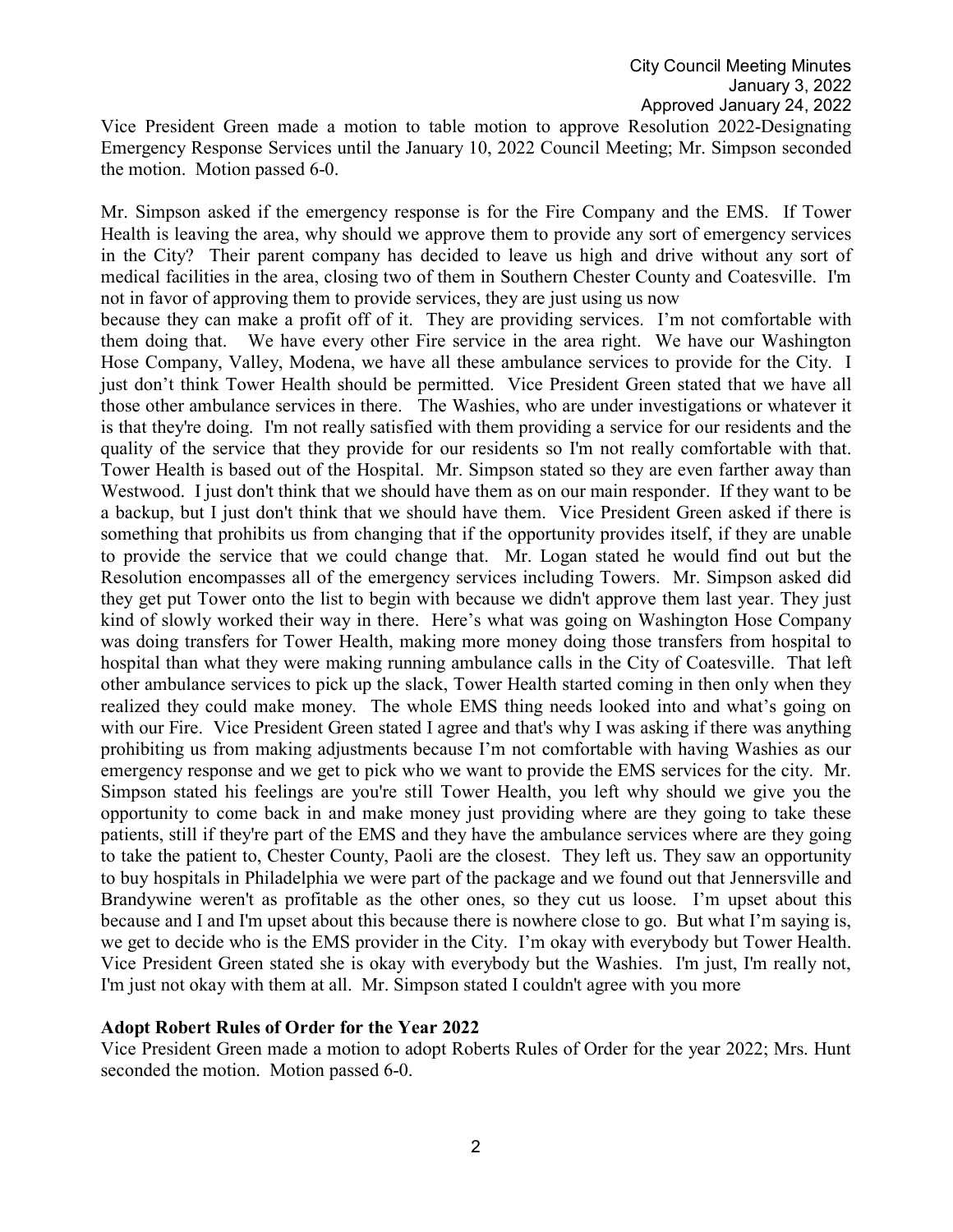## **Proclamation commemorating Martin Luther King, Jr. Day**

Mr. Folks made a motion to approve the Proclamation commemorating Martin Luther King Jr. Day on January 17, 2022; Vice President Green seconded the motion. Motion passed 6-0.

# **Comments – City Council President**

President Lavender Norris wished everyone a Happy New Year. I acknowledge our New Year's Eve fireworks celebrations. They were awesome. One of Coatesville's own, Mr. Jones provided the display. I just want him to understand how much I appreciated and enjoyed the fireworks display. On another note, I want to acknowledge COVID, that is now running through pretty much everywhere. I have a huge concern regarding it and I would like the council to begin to consider for the City a mask mandate. I'm not asking you to make a decision tonight. I'm just asking you to consider it and maybe we can put it on the agenda for our next meeting. This is not to try to run or control anyone's life. It's just to try to keep everyone safe and healthy. Our employees here in City Hall have to interact with the general public and to ask someone if their Vaccinated is borderline HIPPA law. In order to ensure their safety those that are coming into the building safely, I would like for us to consider the mask mandate City wide while it already in effect here at City Hall. Again, I want to thank you. I want to thank God for another opportunity and just trust him to lead us through this year as he did last year. We're moving forward, we're growing and it's a pleasure to look forward to thank you.

# **Comments – City Council Vice President**

Vice President Green stated I am very grateful and thankful for my co-council and their support of me serving as vice president, trust and believe that I don't take that position lightly. I try to commit myself to the things in the business of the city at all times, but I'm just grateful. There is so much going on in the city. And I'm just thankful as the vice president. We will continue to be blessed this year, as we have been last year and I have all the faith in trust in our staff, our city manager, our police chief, even our solicitor for all the work that lies ahead for us in 2022, who still is rising. There's a lot going on. And I'm just grateful to be here this year in the city. At this time in this position as a city council person, I want to acknowledge and, and welcome Charrisse, Charrisse got sworn earlier, but she is our newest council member. She will be representing the city at large, and I'm just excited for her because I know that as Judge Hines, as we took that oath, that she will serve the city with fidelity. And I know that she even went as far as when she was elected, she went and she took the election 101 course, that they, the county offered. And no one, I hadn't even had a chance. I was going to ask her about it, but I had not even had a chance to ask her. And she was already registered and attended. So that in itself showed me that she is committed and dedicated to learning what is to be an elected official in our State of Pennsylvania. So, thank you everyone. I thank my grandson for holding the Bible way low. I had to bend way down, but I'm just so grateful and thankful he wanted to come. So, and I'm glad that he's here. Him and my husband. Bless, thank you all.

## **Comments – City Council Members**

Mr. Simpson welcomed Ms. Allen, congratulations looking forward to working with you the next two years. I only have two years left and I'm done. 20 years, but congratulations and sincerely look forward to working with everybody. I'd like to welcome my colleagues back for another year. So, you know for Christmas I was thinking we could get that Rock um and Soc um robots for Chambers. Happy New Year, welcome back everybody. I'd like to welcome the public back for